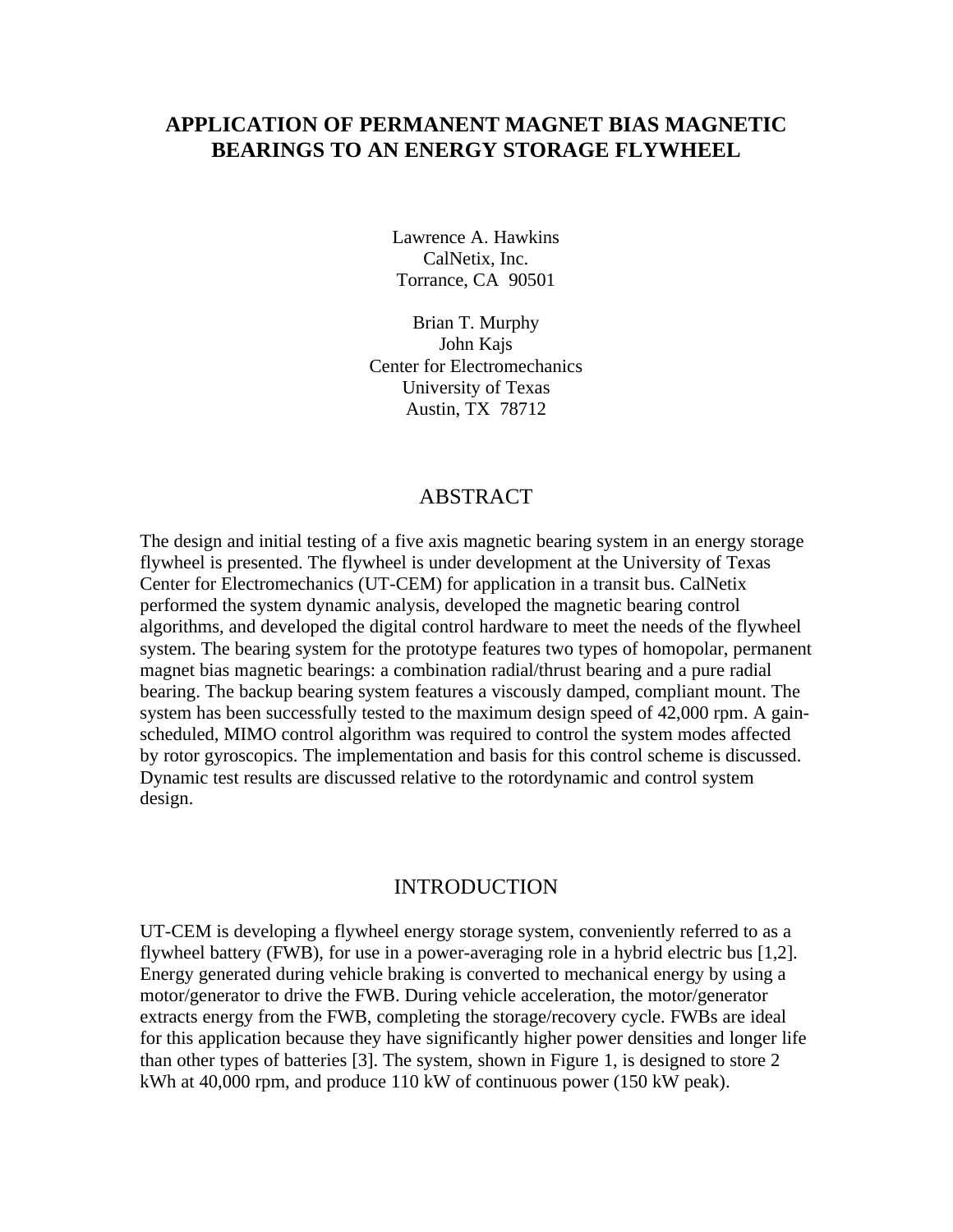The goal of maximizing energy density leads to carbon fiber composites as the material of choice for modern high performance flywheels. These materials can operate safely at surface speeds of 1,000 m/s, as opposed to only 200-300 m/s for metals. The high surface speeds result in unacceptable windage losses unless the rotor operates in a vacuum. Thus rotor heat removal must be accomplished through radiation, making minimization of rotor heating a major design consideration. Consequently, low-loss homopolar, permanent magnet bias magnetic bearings and a permanent magnet motor/generator were chosen to reduce rotor heating. Initial testing was performed with a titanium flywheel rotor having a 9.9 inch outer diameter. This allowed for safe evaluation of the magnetic bearings and motor/generator. Now that the bearings and motor/generator are fully functional, complete thermal testing is underway. When thermal tests are complete, the titanium rotor will be machined down and composite rings added to bring the outer diameter up to 17.5 inches. This change to the rotor will alter its weight and polar-totransverse inertia ratio, Ip/It. At that time the magnetic bearing control algorithms will require additional refinement for the reconfigured rotor.

In order to achieve the target operating speed, a gain scheduled MIMO control approach was developed. Similar approaches have been applied to magnetic bearings for other applications [4,5]. These features were applied in a limited way for the current system with titanium flywheel. Future testing of the composite flywheel will probably require additional sophistication, such as that provided by the more recent Linear Parameters Varying (LPV) approach [6,7].

## FLYWHEEL BATTERY

The vertically mounted flywheel battery (Figure 1) uses a pancake flywheel placed below a separate motor/generator on the same shaft. This partially integrated configuration was chosen to allow integration of an existing, proven motor/generator with a robust flywheel design [1]. Although the composite flywheel section has a high Ip/It, the rigid body Ip/It for the entire flywheel rotor is significantly less than 1.0 (0.45 for the rotor in Figure 1) due to the size of the high-power density motor/generator. The motor/generator utilizes a diametrically polarized permanent magnet rotor (two pole) designed by AlliedSignal Aerospace. The magnet is captured radially by a thick inconel sleeve, which also provides the structural connection to the rest of the flywheel rotor. A beryllium copper sleeve is shrunk over the inconel sleeve to reduce rotor eddy current losses. The three phase, two pole toothless stator is ring wound with non-potted Litz wire, allowing minimum end turn length and excellent flow-through liquid cooling of the stator winding.

The magnetic bearings are placed immediately above the motor/generator and immediately below the flywheel. Rolling element backup bearings are placed outboard of the magnetic bearings. The magnetic bearings are inboard of the backup bearings for two distinct reasons: 1) this is the best bearing location from a rotordynamic standpoint, and since the backup bearings are intended for use only during rare events (preferably never) they are naturally placed in a less optimal location, and 2) the backup bearings are not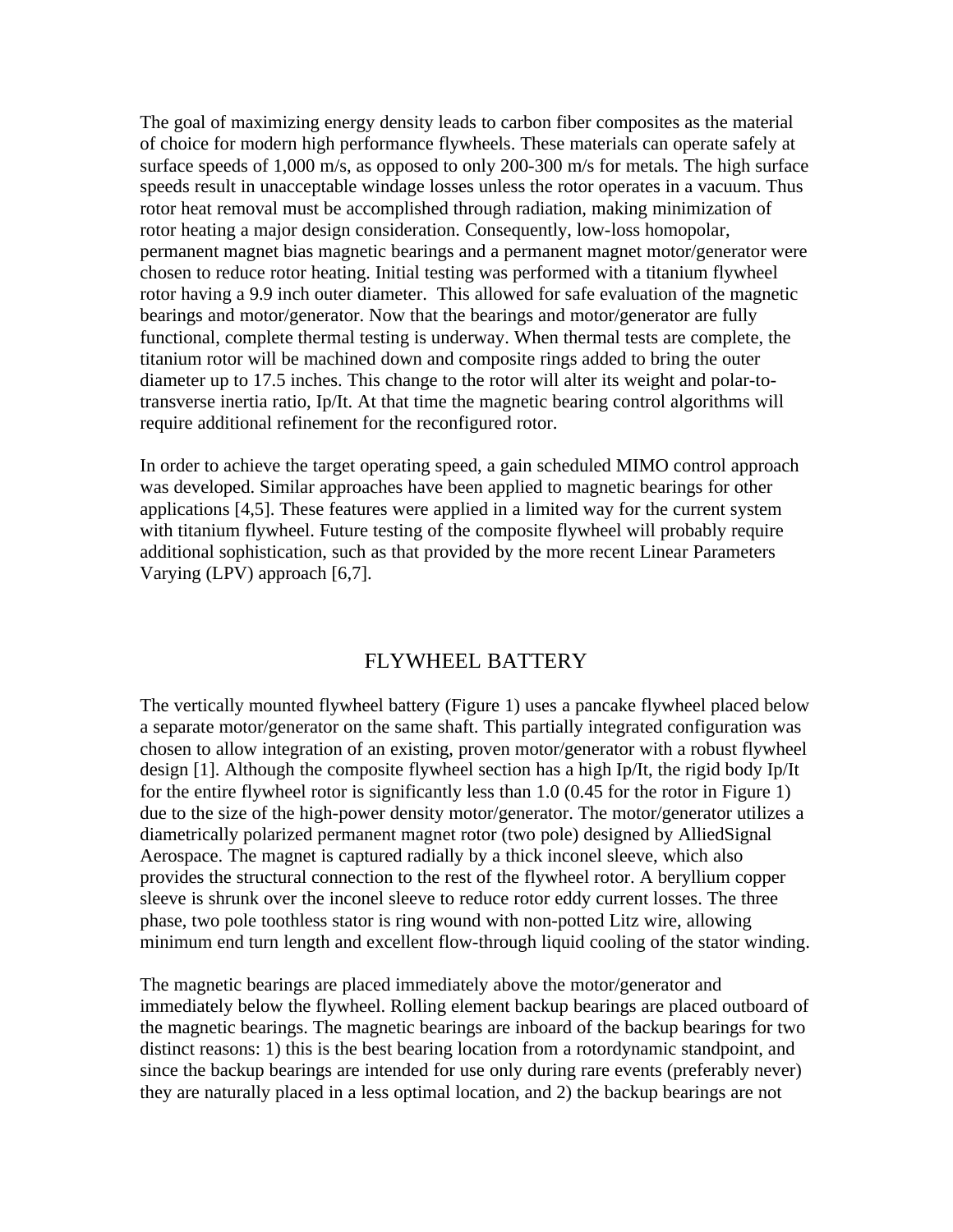capable of operation at the same high surface speeds as the magnetic bearings, so they are placed outboard where the shaft diameter can be reduced to lower the surface speed.

## Magnetic Bearing

The magnetic bearings use a homopolar, permanent magnet bias topology. Homopolar refers to the direction of the bias flux, which is oriented either uniformly into or uniformly out of the shaft at any circumferential location. This topology significantly reduces rotor eddy current losses compared to conventional designs. A permanent magnet is used to produce the bias flux for the bearing, resulting in several advantages compared to electromagnetic bias: 1) less power is consumed by the magnetic bearings, 2) the bearing has a more linear force/displacement characteristic due to the contribution of the large, fixed reluctance of the permanent magnet to the bias flux path, and 3) only one amplifier is required per axis, increasing reliability and reducing cost compared to conventional designs that use two amplifiers per axis.

The combo bearing in Figure 1 is a three-axis combination radial/thrust bearing. A combination bearing is more compact axially than separate radial and axial magnetic bearings. This increases the frequency of the rotor bending modes, making the magnetic bearing control design less difficult. This combination bearing, shown in more detail in Figure 2, uses a single radially polarized permanent magnet ring to provide bias flux for both the radial and axial flux paths. Three separate pairs of control coils allow individual control of each axis (two radial and one axial).

The radial (Brg 2) bearing is a two-axis radial bearing. The basic operation of this bearing was described in [8]. Some characteristics of the magnetic bearings are given in Table 1.

| Bearing                           | Combo Bearing    | Radial           | Combo Bearing |
|-----------------------------------|------------------|------------------|---------------|
|                                   | (Radial)         | Bearing          | (Axial)       |
| <b>Bearing Reference Name</b>     | Brg <sub>1</sub> | Brg <sub>2</sub> | Thrust        |
| <b>Channel Names</b>              | 1.2              | 3,4              | 5             |
| <b>Coordinate Names</b>           | x1,y1            | x2,y2            | Z             |
| Load Capacity, N (lbf)            | 1115 (250)       | 670 (150)        | 2230 (500)    |
| Force Constant, N/A (lbf/A)       | 156(35)          | 94(21)           | 303 (68)      |
| Negative Stiffness, N/mm (lbf/in) | 1751 (10,000)    | 963(5500)        | 3502 (20,000) |
| Air Gap, mm (in)                  | 0.508(.020)      | 0.508(.020)      | 0.508(.020)   |
| Maximum Current, A                |                  | 7.1              | 7.4           |

**Table 1. Magnetic Bearing Characteristics.**

## Backup Bearings

The backup bearings have radial and axial clearances of 0.010 inches (one-half of the magnetic air gap) between the bearing inner races and the shaft. The backup bearings are expected to carry load in the following cases: 1) when the system is at rest and the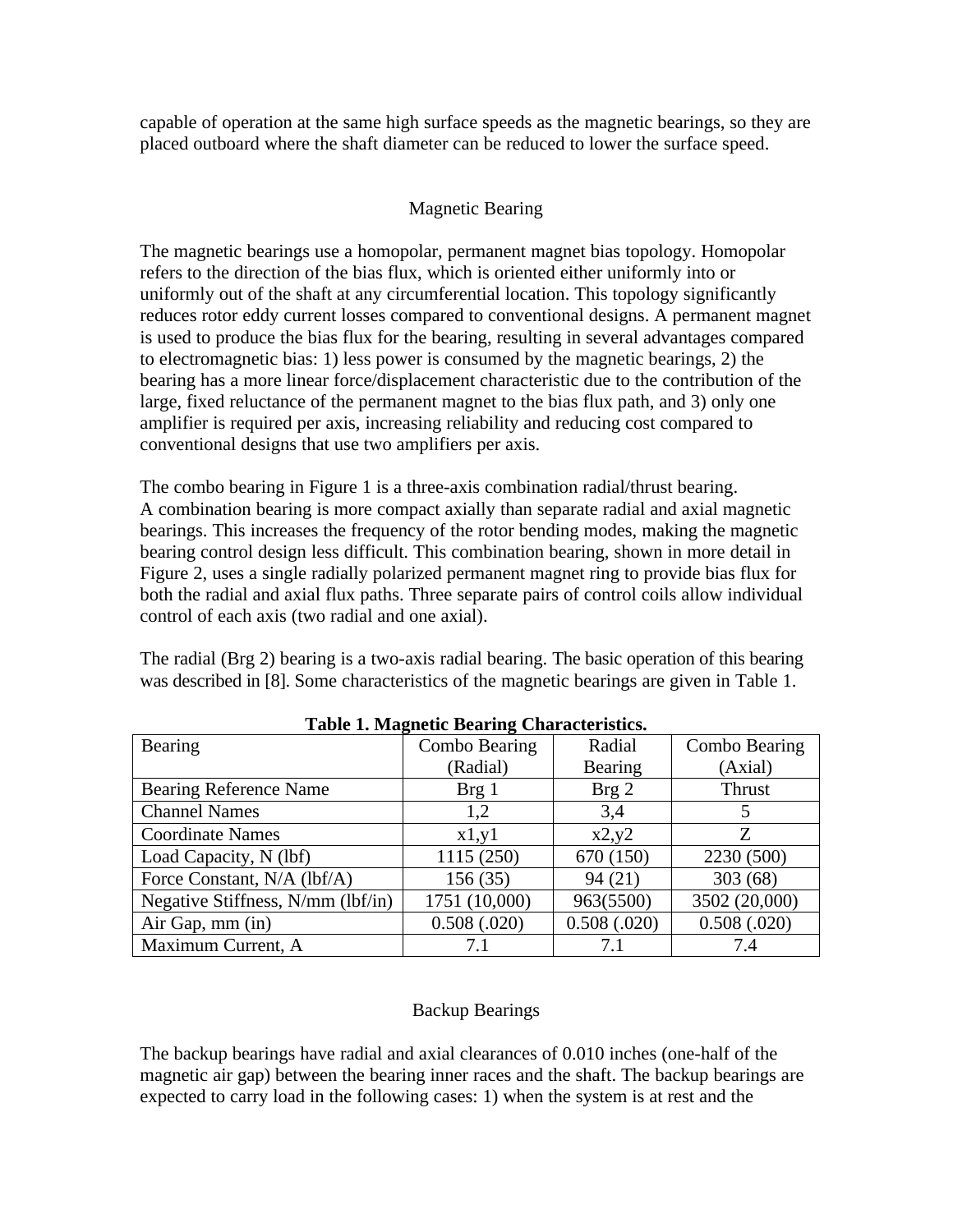magnetic bearings are turned off, 2) in the event of a substantial shock transient that exceeds the capacity of the magnetic bearings, and 3) in the event of a component failure that causes the loss of one more axes of control for the magnetic bearing.

The backup bearing system consists of a duplex pair of angular contact ball bearings at each end of the shaft. The lower backup bearing also acts as a backup thrust bearing due to the inclusion of thrust collars on the rotor. The bearing materials are 440C inner and outer races,  $\text{SiN}_3$  balls, composite cage, and dry film lube ( $\text{MoS}_2$ ). Leaded bronze sleeves are used for the rotor contacting surfaces. This material provides a touchdown surface with low friction characteristics at the expense of long wear life.

A radially compliant backup bearing support in parallel with a sealed viscous damper contains the backup bearings. The nominal stiffness and damping characteristics selected for the support were 100,000 lb/in and 150 lb-s/in respectively. These values were defined by a parametric study using a transient, nonlinear drop and spin down rotordynamic analysis. The selection criteria were to minimize deflection and load during critical speed traverse on the spin down, and to minimize static deflection and load during drop impact transient and at rest.

## SYSTEM MODELLING

#### Rotordynamic Model

The rotordynamic structural model is shown in Figure 3. The top half shows the stiffness model and the lower half the mass model. The actuator and sensor locations and the first free/free, zero-speed bending mode are superimposed on the plot. Notice that the sensor and actuator modal displacements are lower at Brg 1 compared to Brg 2 in the first bending mode. The first four bending modes are included in the system analysis. The frequencies of those modes at zero speed are: 745 hz, 1425 hz, 1990 hz, and 3590 hz.

The rotordynamic equation of motion for the plant, which is in general a coupled, flexible rotor/casing system with conventional bearings, is:

$$
[M\,\{q\} + [C\,\{q\} + [K\,\{q\} = \{f\} \tag{1}
$$

Where *q* represents the physical coordinate degrees of freedom, *f* represents external forces, and the mass matrix is represented by **M**. The passive negative stiffness of the magnetic bearing is included in the bearing stiffness matrix, **K**. The terms representing gyroscopic effects are part of the rotor partition of the damping matrix, **C**.

For the flywheel, each rotor bending mode was given a static internal damping ratio,  $\hat{\mathbf{r}}_{ns}=0.5\%$ . This is a reasonable value for a rotor with sleeves if no modal test data is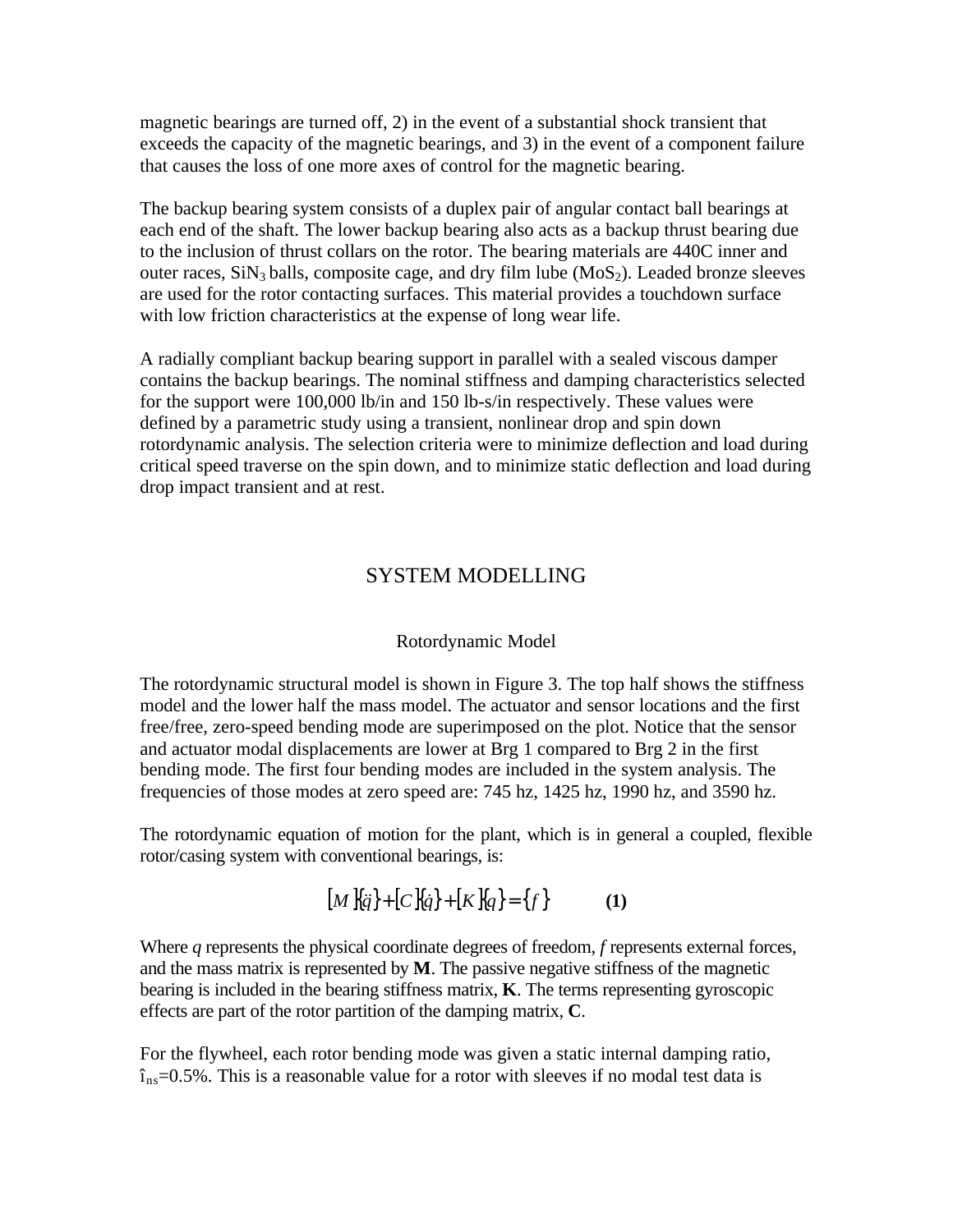available. The dynamic internal damping for rotor modes is reduced as speed increases by:

$$
\boldsymbol{X}_n = \boldsymbol{X}_{ns} \left( \frac{\boldsymbol{W}_n - \boldsymbol{W}_{spin}}{\boldsymbol{W}_n} \right) \tag{2}
$$

Where  $\omega_n$  represents the natural frequency of the mode, and  $\omega_{\text{spin}}$  represents the spin frequency. The basis for this circular whirl approximation can be derived from the discussion of internal rotor damping by Childs [9].

For system analysis with magnetic bearings, the plant represented by Eqn. (1) is transformed to modal coordinates, μ, and converted to state space form:

$$
\{\dot{\mathbf{m}}_{P}\} = [A_{P} \{ \mathbf{m}_{P} \} + [B_{P} \{ f \}]
$$
  
\n
$$
\{q\} = [C_{P} \{ \mathbf{m}_{P} \} + [D_{P} \{ f \}]
$$
 (3)

Partitions of the characteristic matrix  $A_P$  contain the modal stiffness and damping matrices. The input and output matrices  $\mathbf{B}_P$  and  $\mathbf{C}_P$  contain mass normalized eigenvectors for modes selected for the system analysis. Some authors include the passive negative stiffness as part of the feed forward matrix  $D<sub>P</sub>$  instead of as a bearing stiffness in **K**. These equations have been presented in detail by several authors; one recent example is Antkowiak [10].

Predicted and measured plant bode plots are shown in Figure 4 for zero speed. Both curves include the bearing and sensor dynamics because the plant must be measured in the installed system by taking the transfer function between the position sensor and the amplifier current monitor. The phase roll-off seen in Figure 4 beginning around 100 hz is due to the low pass filter (bandwidth of 3.4 kHz) in the position sensor demodulation electronics. The weak mode at about 30 hz in the measured transfer function is the rigid body mode of the system on the elastomeric housing supports. Due to its limited influence on the control of the rotor, the housing was not included as part of the plant model for this stage of the FWB analysis. Future application of this FWB to the transit bus platform will require inclusion of the housing and gimbal dynamics in the system model. Although the coherence of the measured result is poor above 800 hz, the first two bending modes at 750 and 1425 hz are apparent and consistent with model predictions.

### System Analysis

The initial magnetic bearing transfer function for Brg 1 (x1 and y1) is given in Figure 5. The transfer function for Brg 2 is similar. For linear response and eigenvalues analysis, the magnetic bearing transfer functions are converted to state space form and coupled to the plant model of Eqn. (3). Figure 6 is a comparison of the predicted versus measured closed loop transfer function of the system. Overall, the agreement is reasonable; however, the predicted damping is somewhat high near the rigid body mode at about 150 hz. Again, the measurement coherence is poor above about 800 hz. Figure 7 is a plot of all predicted system natural frequencies below 1000 hz that have damping ratios  $(\xi)$  less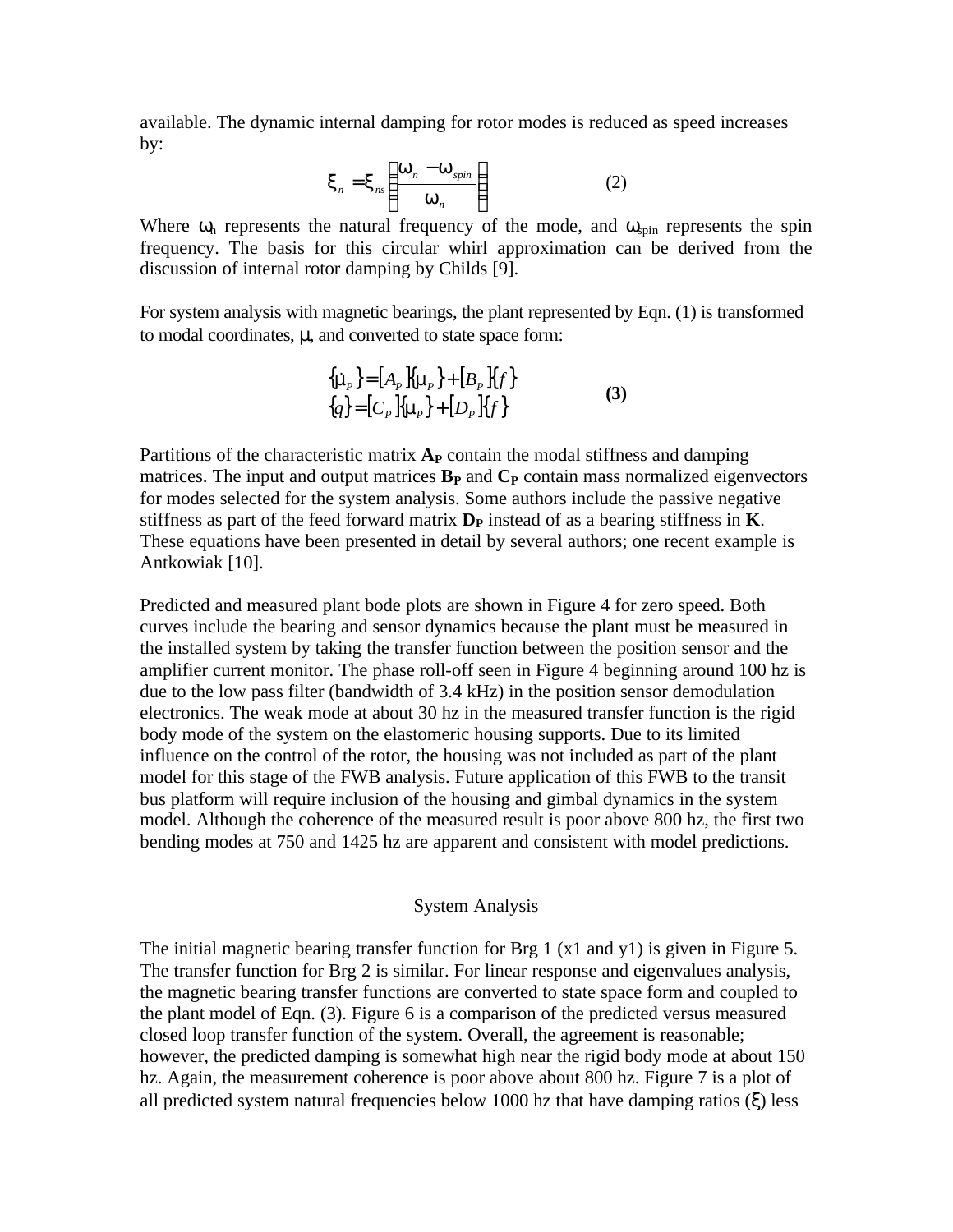than 0.25. Well damped modes were left out because the large number of such modes in the system make this type of plot difficult to interpret. The strong gyroscopic influence is responsible for the rise of the second rotor rigid body mode with speed, as well as the spread of the forward and backward bending modes (see Figure 7).

## CONTROL SYSTEM DEVELOPMENT

Speed Independent, SISO Control Approach

The original magnetic bearing system was designed and built by Avcon, a company that ceased operation just as the flywheel was initially assembled. Due to limited processing power of the DSP in the controller supplied with the system, the original control hardware allowed only SISO compensation with a maximum of six biquad filters per axis at a 10 kHz sample rate. No speed input was provided, thus a successful compensation would have to control all modes of the system from rest to 42,000 rpm. This task is readily achievable for some types of rotors; but not practical for a rotor with substantial gyroscopic effects such as this FWB. Stability of the rigid body conical mode and/or the backward first bending mode was marginal at all speeds above 30,000 rpm. The highest speed achieved with the SISO single speed controller was 37,000 rpm.

The SISO transfer function was shown in Figure 5. The control strategy used was to provide direct phase lead for the second rigid body mode, roll off the compensation quickly enough to again provide phase lead for the backward and forward components of the first bending mode. The backward bending mode needed phase lead throughout the operating range. However, the forward bending mode exits the positive phase lead region near 900 hz. The mode is still stable due to the low gain of the transfer function at those frequencies. This strategy has a limit in that at higher speeds, the frequencies of the forward rigid body mode and the first backward bending mode become close enough that the phase cannot be transitioned quickly enough between the modes. That limit was reached at 37,000 rpm for this rotor and the original control hardware.

## Gain Scheduled, MIMO Control Approach

## Hardware Development

In order to bring the machine to full speed operation, CalNetix developed a new standalone control module based on the Texas Instruments TMS 320C6201 (C6x) digital signal processor (DSP). This control module provided a factor of 5 to 10 increase in processing speed, program memory and data memory. Whereas, the previous control module had to be programmed in assembly and used 80 μs (80% of available processing time at a 10 kHz sample rate) to execute the desired set of transfer functions for the flywheel (a 12 state compensator for each radial axis, 4 states for the axial), the new control module could execute the same set of transfer functions in about 15 μs with a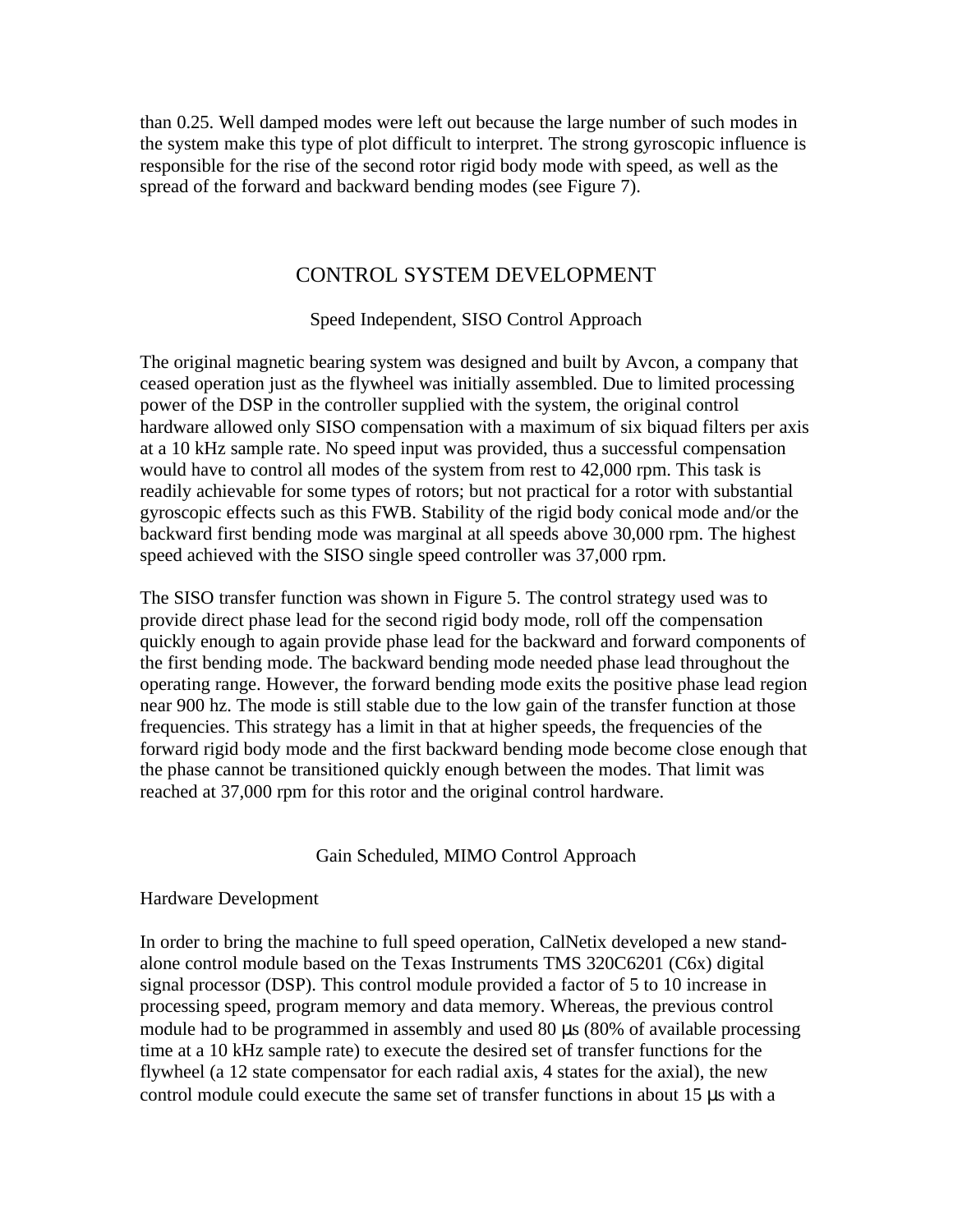control program written in C. Since a 10 kHz sample rate is suitable for most magnetic bearing supported turbomachinery, the new control hardware comfortably allows at least five times as many instructions as the previous hardware. The new control hardware also allowed the easy incorporation of a speed/phase detection scheme. Thus previously unavailable MIMO and gain scheduled control schemes could now be used.

#### Gain Scheduling Implementation

As an initial implementation of gain scheduled control, the control program was structured to access up to four independent sets of control parameters (filter coefficients and gains). Each set of control parameters is applied in a different rotor spin speed range. The speed ranges overlap so that the selected set of control parameters is prevented from toggling back and forth near a transition speed. The speed ranges for the FWB are indicated on the natural frequency map of Figure 7. When the spin speed moves into a new speed range, the coefficients for that speed range are made current. This feature allows the use of a transfer function that is optimized more closely to the plant requirements within a given speed range than can be accomplished with a single control structure. The choice of four speed ranges was made simply to address the (now) wellknown needs of the titanium FWB. The only hard limit to the number of speed ranges imposed by the control module is the amount of data memory used, which is about 1 kB per speed range with the structure now in use. Since robust operation had been achieved to 30,000 rpm with a single set of control parameters, the initial implementation of gain scheduling focused on simple modifications to this compensation. Parameters for the first speed range were modified to provide more damping at the rigid body critical speeds. The resulting damping ratios were approximately: 0.38 and 0.32 respectively. The control parameters for the three higher speed ranges successively track the second forward rigid body mode and first backward bending mode, at the expense of reduced damping at 50- 150 hz since the critical speeds have already been traversed.

#### Circumferential Cross-Coupling (MIMO) Implementation

In order to further improve the damping ratios of the troublesome modes, a simple MIMO control feature was added to the control program. For the test results presented in this paper, the MIMO feature was used only for the fourth speed range, but it can easily be used in any or all speed ranges as desired. As with the SISO controller, the magnetic bearing control commands are calculated from a series of cascaded biquad filters that produce the desired transfer functions. Five direct axis transfer functions are used to represent the normal SISO control for a five-axis system. SISO implies that each axis is controlled independently of the others. In the MIMO implementation employed here, up to four additional transfer functions are provided which can be used with independently selectable input and output axes. The intended use for this feature is for circumferential (*x,y*) cross-coupling; however, the selection of input and output channels is general, allowing this feature to be used in other ways.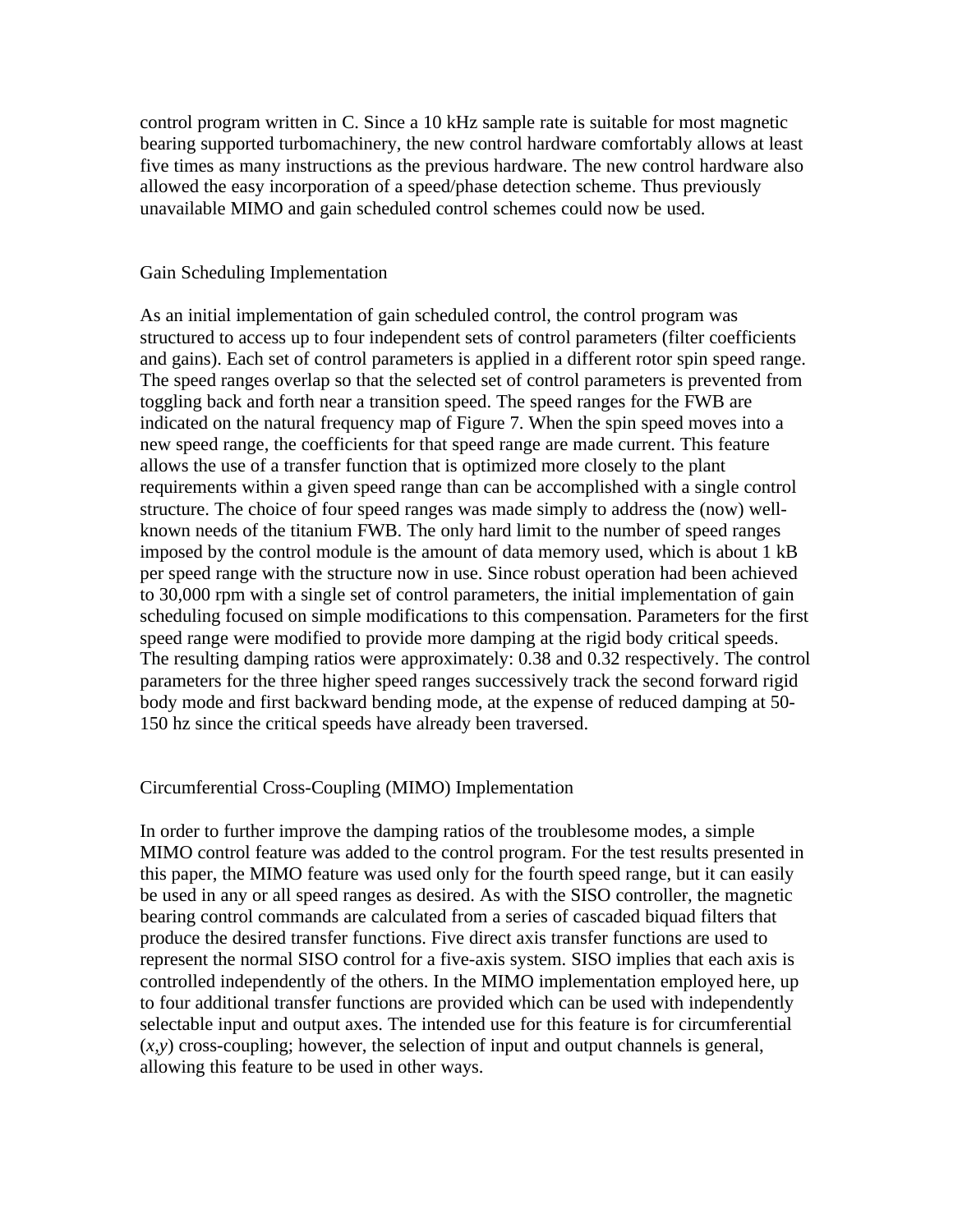#### Description of Circumferential Cross-Coupling

Circumferential cross-coupling is well suited to the flywheel because it allows the application of a phase lead to a specific region of the frequency spectrum with less influence on other parts of the spectrum. The forces that are applied by the cross-coupled terms can be understood in the following way. Consider a radial bearing to have two orthogonal axes, *x* and *y*. In a SISO controlled magnetic bearing, the bearing reaction force, *F*, along a given axis is due to motion only along that same axis. That is, if the rotor moves in the *x* axis direction, this produces a bearing force along only the *x* axis. This is illustrated in Eqn. (4):

$$
\begin{Bmatrix} F_x \\ F_y \end{Bmatrix} = - \begin{bmatrix} H_{xx} & 0 \\ 0 & H_{yy} \end{bmatrix} \begin{Bmatrix} x \\ y \end{Bmatrix}
$$
 (4)

For magnetic bearings, the *H* are called transfer functions, and are generally functions of frequency. The frequency dependence in a magnetic bearing is defined by the control compensation in conjunction with the dynamic characteristics of other parts of the system such as the position sensor, power amplifier, and magnetic actuator. In a MIMO controlled magnetic bearing, the off-diagonal terms can be nonzero. This is called *circumferential* cross-coupling since the *x* and *y* axes within one radial bearing are being coupled. In this case, motion in one axis, say *x*, produces forces in *both* the *x* and *y* axes. This is illustrated in Eqn. (5):

$$
\begin{Bmatrix} F_x \\ F_y \end{Bmatrix} = - \begin{bmatrix} H_{xx} & H_{xy} \\ H_{yx} & H_{yy} \end{bmatrix} \begin{Bmatrix} x \\ y \end{Bmatrix}
$$
 (5)

The  $H_{xy}$  and  $H_{yx}$  are the circumferential cross-coupling transfer functions. Another potentially attractive type of cross-coupling would be between the *x* axes (or *y* axes) of two radial bearings working in tandem to support a rotor.

Two of the four cross-coupled transfer functions used for the FWB are given in Figures 9 - 10. Both of these transfer functions include the dynamics of the position sensor, amplifier and magnetic actuator, and a Pade approximation of the calculation phase delay. These elements are part of the magnetic bearing transfer function. Figure 9 is the transfer function between input 2 and output 1 ( $H_{xy}$  for Brg 1). The transfer function between input 1 and output 2 ( $H<sub>yx</sub>$  for Brg 1) is the same except that the gain term carries the opposite sign, making the phase different by 180°. The phase inversion between the two cross-coupled transfer functions is necessary to produce consistent forces at the two axes (either both leading or both lagging). Together with the opposite signed  $H_{vr}$ , the transfer function of Figure 9 produces a stabilizing force on forward modes (and a destabilizing force on backward modes) with frequencies up to about 300 hz (21,000 cpm). For modes above 300 Hz, the force is destabilizing for forward modes and stabilizing for backward modes.

The Figure 10 is the transfer function between input 4 and output 3 ( $H_{xy}$  for Brg 2).  $H_{yx}$ for Brg 2 is the same as *Hxy* except that, again, the gain term carries the opposite sign,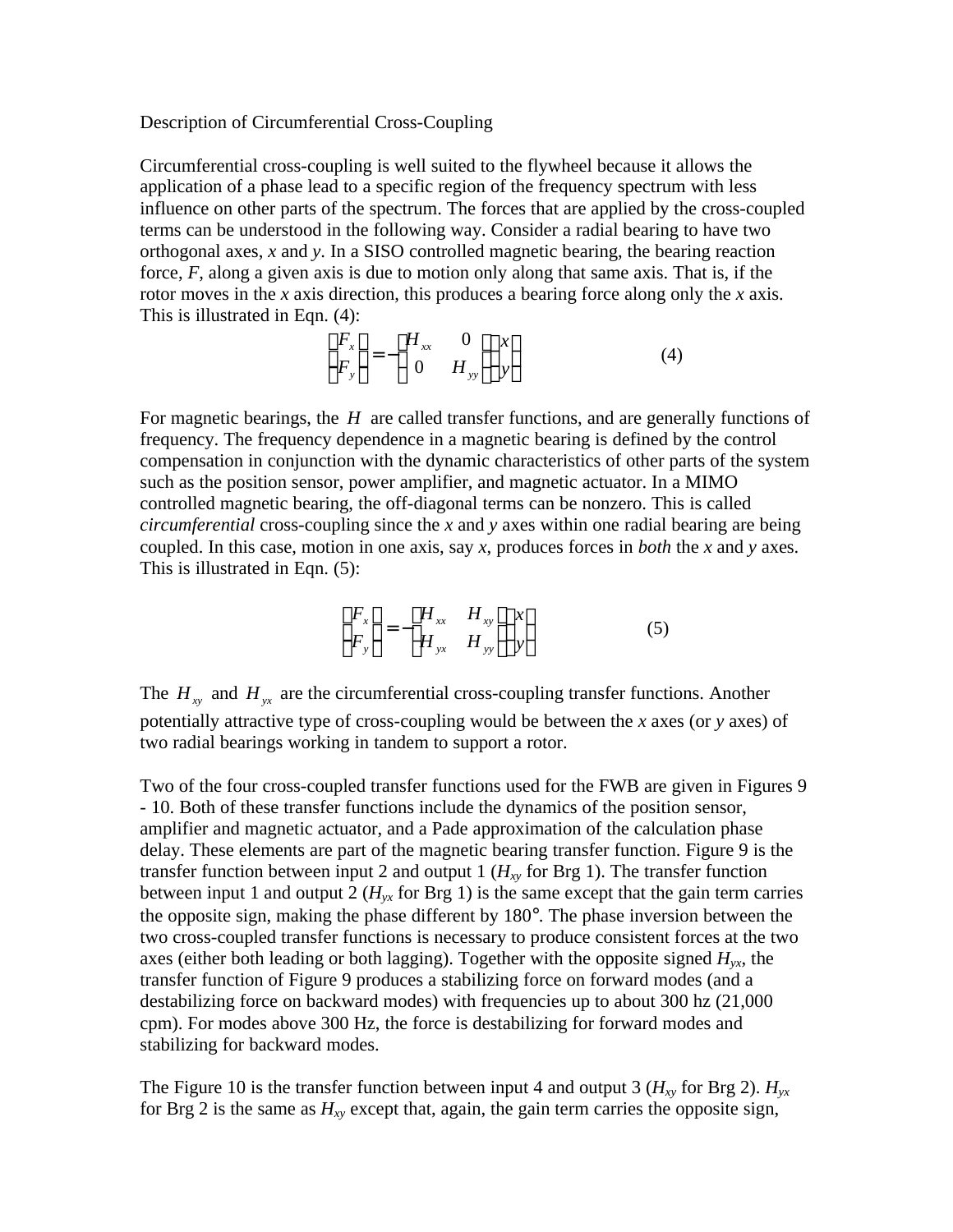making the phase different by 180°. The cross-coupled transfer function applied at Brg 2 is designed specifically to provide a stabilizing force for the first backward bending mode of the rotor, which is near 30,000 cpm when the rotor speed is in the range of 35,000 to 42,000 rpm.

## DYNAMIC TEST DATA

Figures 11 - 13 show dynamic data collected from a full-speed rundown of the machine. During rundown, the motor/generator is used to decelerate the rotor from 42,000 rpm to rest in approximately 90 seconds. Figure 11 is a plot of synchronous displacements taken from the magnetic bearing position sensors during the spin-down. There is a spike at about 1,500 rpm on all sensors due to the traverse of the housing support mode. A significant displacement at Brg 2 occurred near the expected traverse of the second rotor rigid body mode at 8,000 rpm. There is also significant displacement at Brg 1, near the traverse of a lightly damped system mode at 15,000 - 18,000 rpm. This mode is closely related to the second rigid body mode and the compensator pole that provides phase lead for the mode. These response peaks agree well with the mode locations in Figure 7. The synchronous displacements also begin to rise again between 30,000 and 42,000 rpm as the net direct stiffness of the bearing falls. Figure 12 is a plot of synchronous coil current for each bearing. The magnetic bearing control current diminishes between 30,000 and 42,000 rpm in tandem with the rise in rotor displacements. This is because the stiffness (gain) of the bearing transfer function drops significantly in this frequency range (see Figure 5). Note that the current curves exhibit steps at 24,000, 30,000, and 35,000 rpm. These are the switching points for the gain scheduling when the rotor is spinning down in speed.

A waterfall plot for the *X1* axis (Brg 1, input 1) position sensor is shown in Figure 13. The waterfall shows the frequency spectrum for a large number of spin speeds during the spin down from 42,000 rpm to 5,000 rpm. Two decades of the amplitude spectrum are shown, and the clearly dominant signal is the rotor synchronous displacement (700 hz at 42,000 rpm). The forward and backward bending modes are intermittently visible; at approximately 560 hz and 920 hz at 42,000 rpm, converging to 750 hz at low speed. The mode visible near 250 hz (42,000 rpm spin speed) is the second rigid body mode. This mode drops to about 150 hz at rest. The locations of these modes are in agreement with the predicted natural frequencies in Figure 7. The speed independent response at 720 hz is a noise frequency.

## **CONCLUSION**

System development and analysis of a permanent magnet bias, magnetic bearing system for an energy storage flywheel was described. Development and implementation of a gain-scheduled, MIMO digital control scheme was discussed. Because the needs of the test flywheel system were moderate, the new control features have been applied in only a limited way to date. The capability of the control system will be more fully utilized in the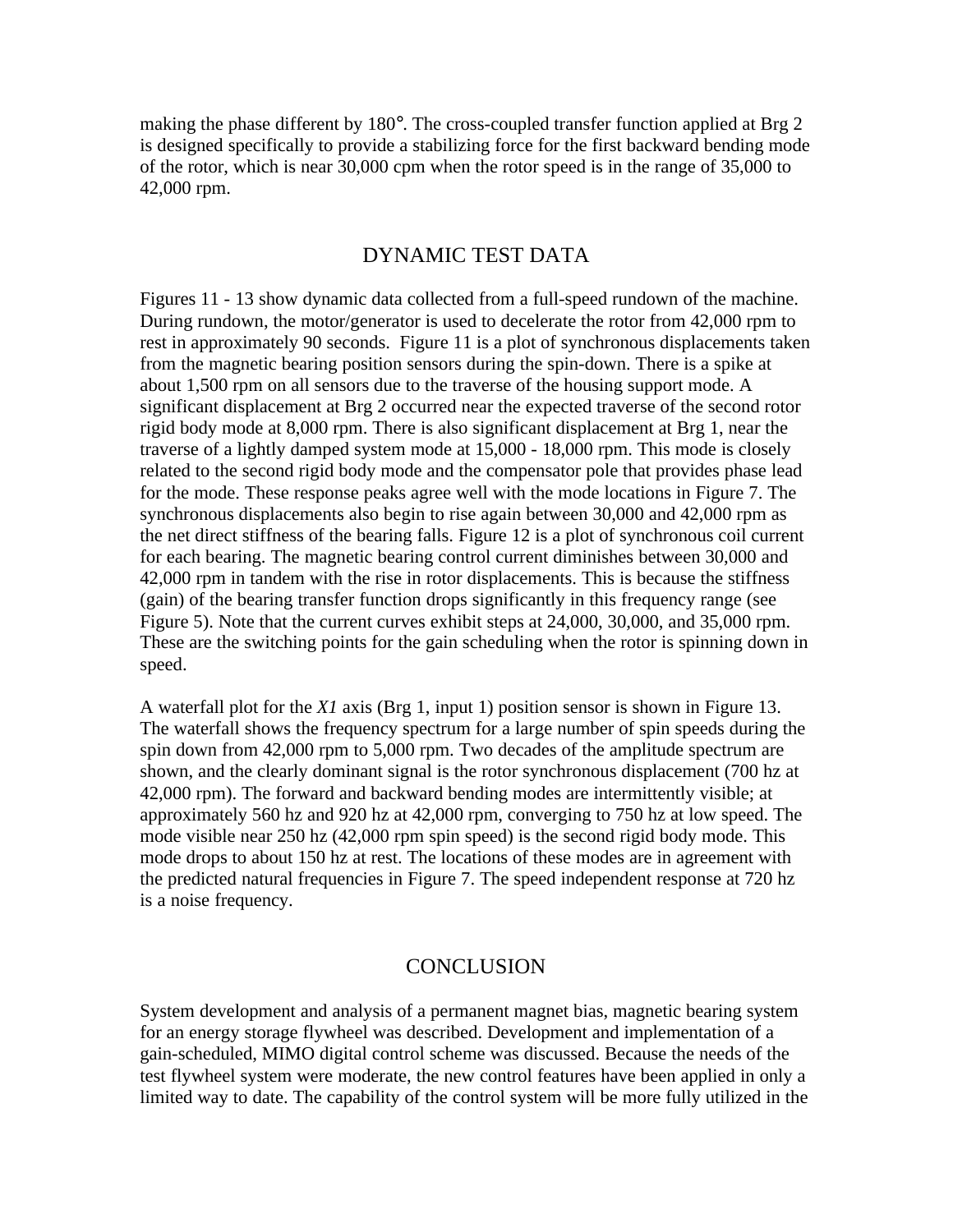future application to the composite rotor flywheel. Dynamic test data from full speed testing of the system showed good performance from the bearings and control system. Good agreement was found between the system analysis and test data.

## REFERENCES

- 1. Hayes, R.J., Kajs, J.P., Thompson, R.C., Beno, J.H., "Design and Testing of a Flywheel Battery for a Transit Bus", SAE 1999-01-1159, 1998.
- 2. Murphy, B.T., Beno, J.H., Bresie, D.A. "Bearing Loads in a Vehicular Flywheel Battery", PR-224, SAE Int. Congress and Exp., Detroit, 1997.
- 3. Reiner, G., "Experiences with the Magnetodynamic (Flywheel) storage System (MDS) in Diesel Electric and Trolley Busses in Public Transport Service," Pres. at Flywheel Energy Storage Technology Workshop, Oak Ridge, TN, 1993.
- 4. Matsumura,F., Namerikawa, T., Hagiwara, K., and Fujita, M, "Application of Gain Scheduled H: Robust Controllers to a Magnetic Bearing," IEEE Transactions on Control Systems Technology, Vol. 4, no. 5, pp. 484-492, 1996.
- 5. Sivrioglu, S. and Nonami, K., "LMI Approach to Gain Scheduled H: Control Beyond PID Control for Gyroscopic Rotor-Magnetic Bearing Systems," Proc. 35th Conf. On Decision and Control, pp. 3694-3699, Kobe, Japan, 1996.
- 7. Tsiotras, P. and Knospe, C, "Reducing Conservatism for Gain-Scheduled H: Controllers for AMB's", Proc. of MAG'97, p. 290-299, Alexandria, VA, 1997.
- 6. Apkarian, P. and Adams, R.J., "Advanced Gain-Scheduling Techniques for Uncertain Systems," IEEE Transactions on Control Systems Technology, Vol. 6, no. 1, pp. 21- 32, 1997.
- 8. Meeks, C.R., DiRusso, E., Brown, G.V., "Development of a Compact, Light Weight Magnetic Bearing", AIAA/SAE/ASME/ASEE 26th Joint Propulsion Conference, Orlando, 1990.
- 9. Childs, D.W., "Turbomachinery Rotordynamics", J. Wiley, New York, p. 25, 1993.
- 10. Ankowiak, B.M., Nelson, F.C., "Rotordynamic Modeling of An Actively Controlled Magnetic Bearing Gas Turbine Engine", ASME 97-GT-13, 1997 IGTI Turbo-Expo, Orlando, 1997.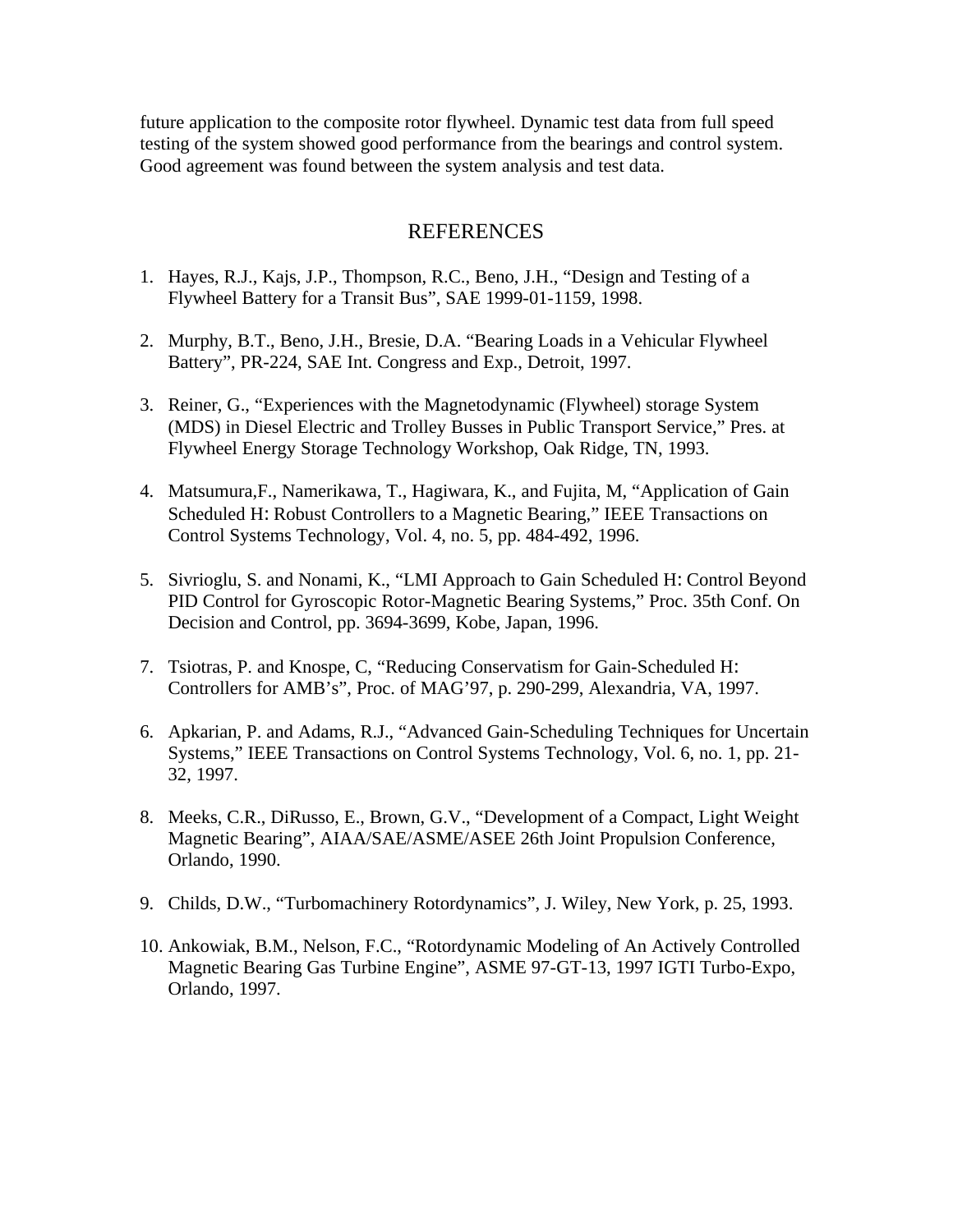

Figure 1. UT-CEM Flywheel Battery Designed for a Transit Bus.



Figure 2. Combination radial/thrust permanent magnet bias bearing (Combo Bearing).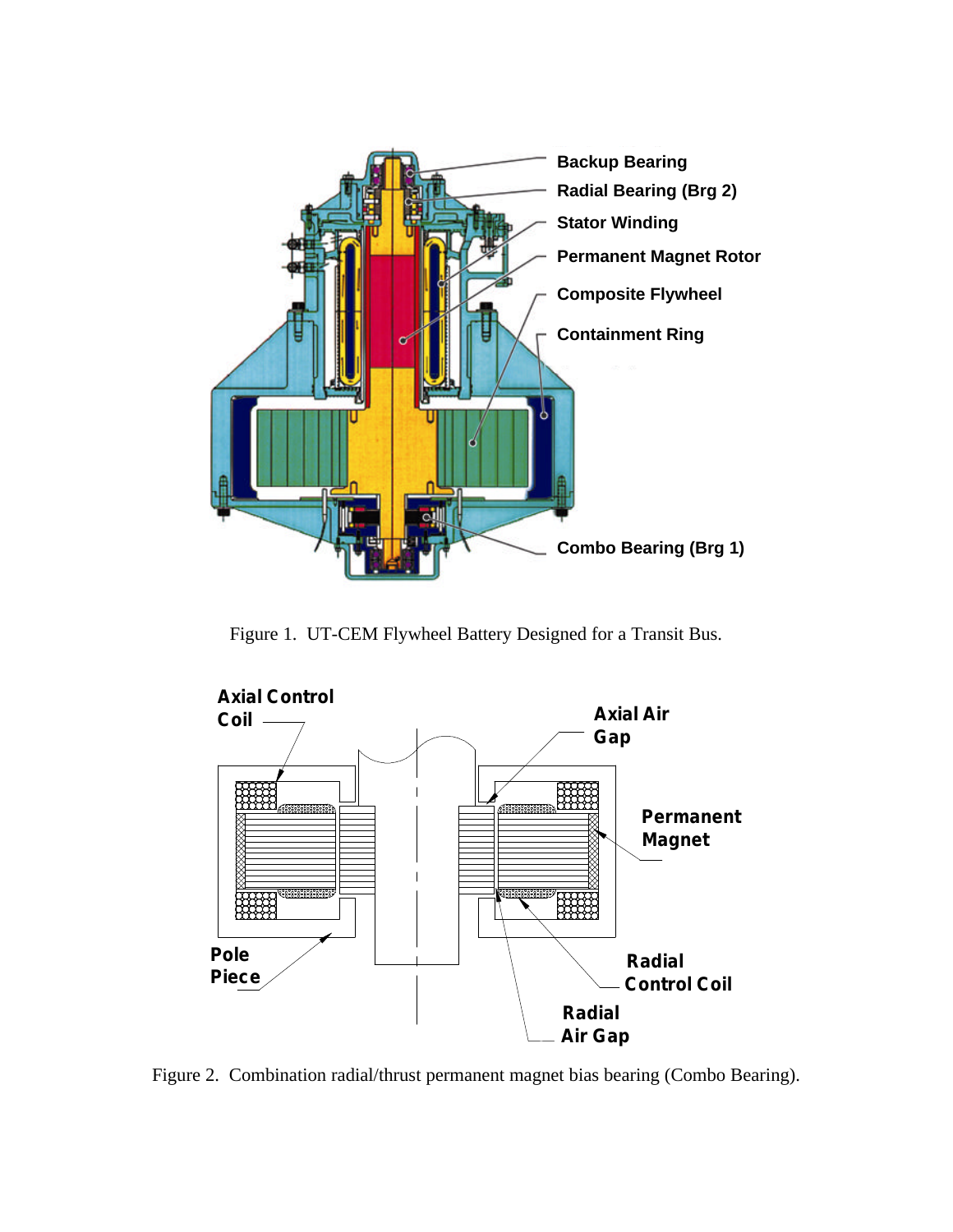



Figure 3. Rotordynamic Structural Model with First Bending Mode.

Figure 4. Predicted vs. Measured Actuator/ Plant/Sensor Bode Plot (x1 axis).



Figure 5. Single Speed SISO Mag Bearing Transfer Function, includes Sensor/ Compensator/Amplifier/Actuator



Figure 6. Predicted vs. Measured Closed Loop Bode Plot (x1 ref input, x1 sensor output).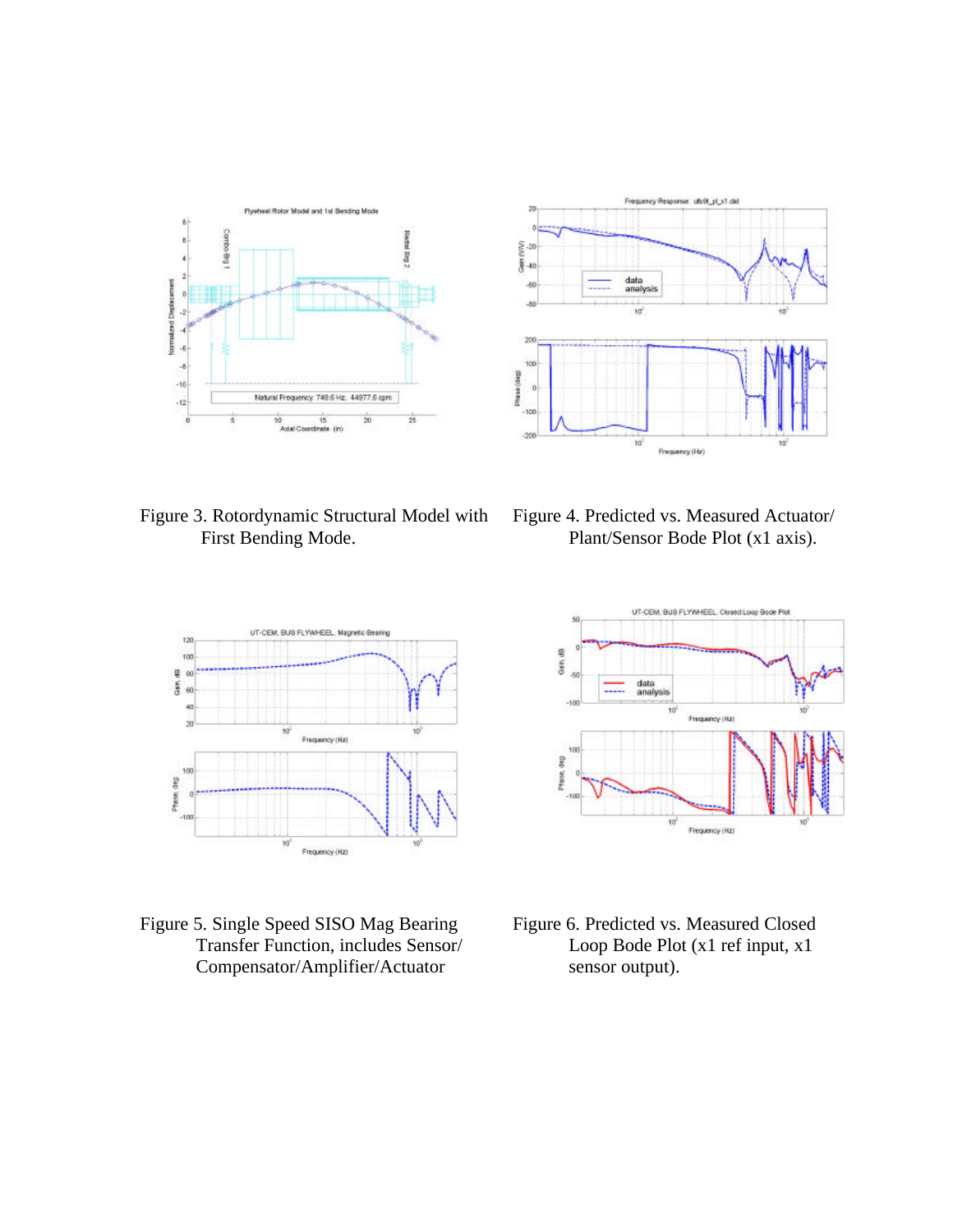

Figure 7. Selected System Natural Frequencies (ξ<0.25), with Speed Independent SISO Controller



Figure 8. Selected System Natural Frequencies (ξ<0.25), with Gain Scheduled MIMO Controller (speed ranges shown at top).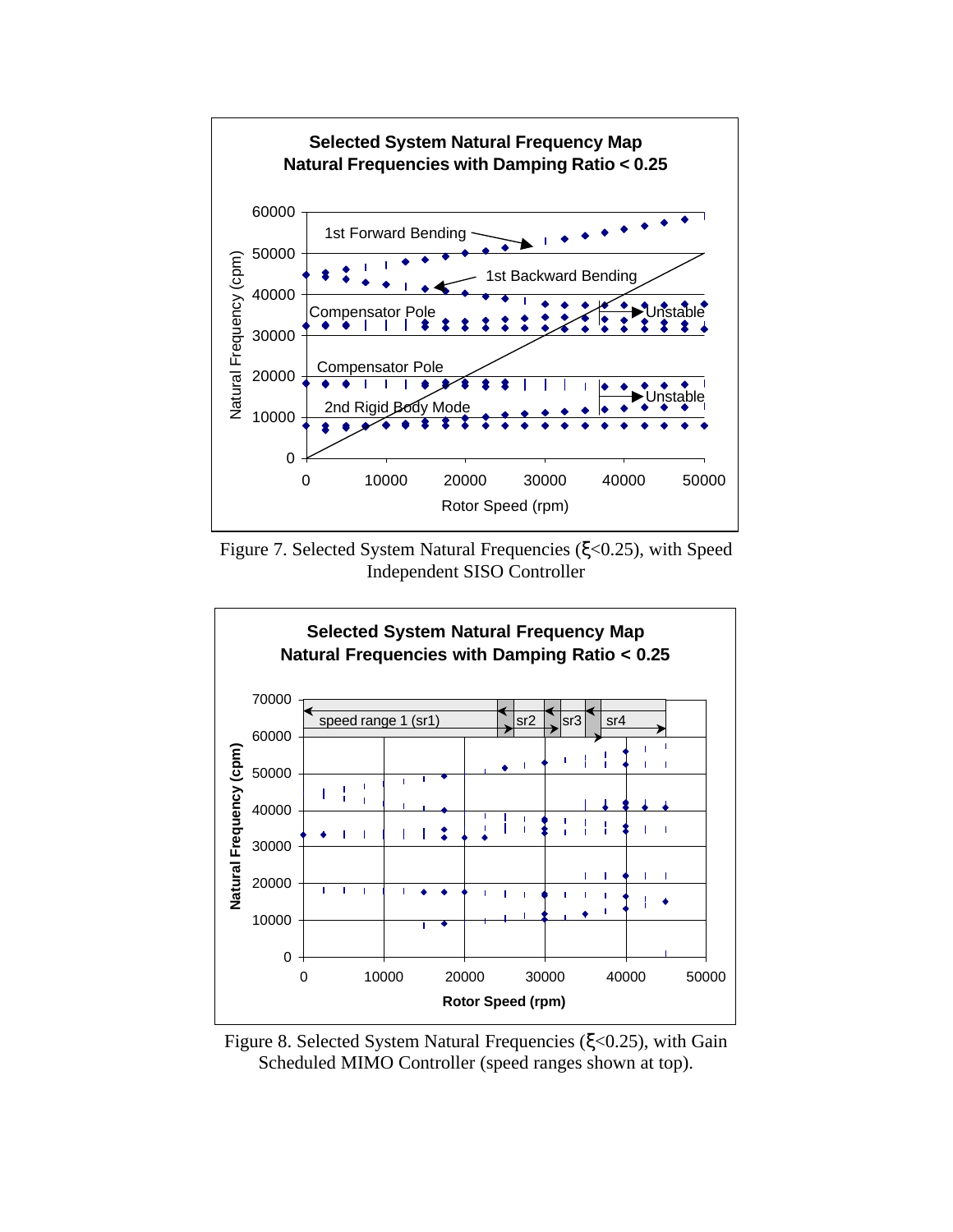

| Figure 9. Hxy at Brg 1: (a) gain and phase, Figure 10. Hxy at Brg 2: (a) gain and |                          |
|-----------------------------------------------------------------------------------|--------------------------|
| (b) Kxy and $\omega$ Cxy                                                          | phase.                   |
|                                                                                   | (b) Kxy and $\omega$ Cxy |



Figure 11. Synchronous Displacements during Spin Down from Full Speed